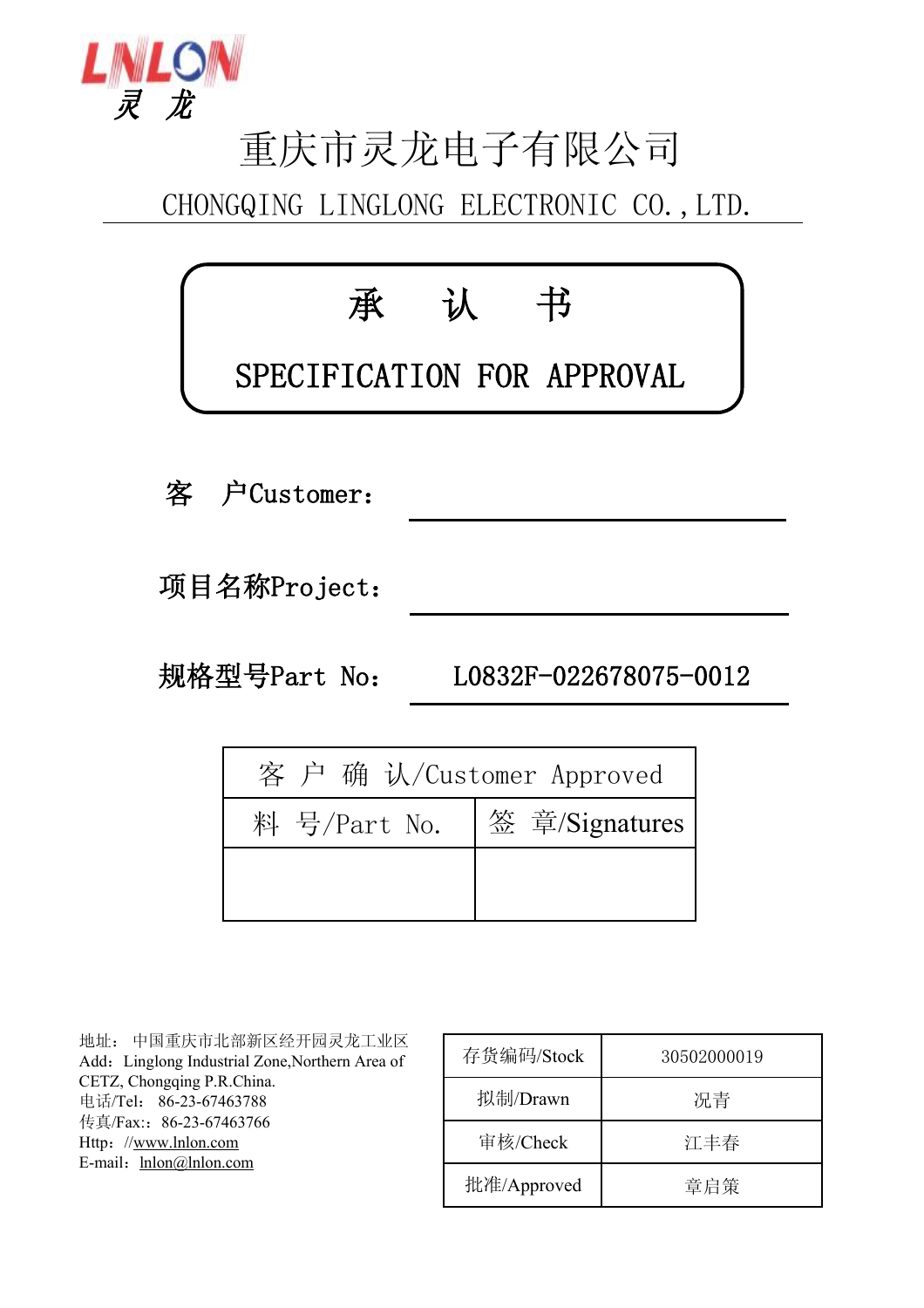|                |                                                           | $\rm No$   | $LL - 3 - J - 26780$ |
|----------------|-----------------------------------------------------------|------------|----------------------|
|                | 产品规格书/specification                                       | 版本Revision | A. 1                 |
|                |                                                           | 页码Page     | 1 of 13              |
|                | 存货编码/Stock code.: 30502000019                             | 日期Date     | $2020 - 5 - 20$      |
|                | 规格书目录<br>Specification list                               |            |                      |
| N <sub>0</sub> | 规格书内容/Specification Contents                              |            | 页码page               |
| $\overline{0}$ | 目录、制/修订履历Table of contents&Revision History               |            | $\mathbf{1}$         |
| $\mathbf{1}$   | 适用范围/General                                              |            | $\overline{2}$       |
| $\sqrt{2}$     | 使用条件/Operating condition                                  |            | $\overline{2}$       |
| 3              | 测量条件/Measuring condition                                  |            | $\overline{2}$       |
| $\overline{4}$ | 机械要求/Mechanical specification                             |            | 3                    |
| 5              | 性能特征/Performance and characteristics                      |            | 3, 4                 |
| 6              | 可靠性/Reliability                                           |            | 5, 6, 7              |
| $\overline{7}$ | 环境管理物质/Environmental management materials                 |            | 8                    |
| 8              | 电机外形图/Motor outline drawing                               |            | 9                    |
| 9              | 批号说明/Indication of Lot No.                                |            | 10                   |
| 10             | 包装图/Packing drawing                                       |            | 11                   |
| 11             | 使用注意事项说明/Matters to be paid attention to when using motor |            | 12                   |
|                |                                                           |            |                      |

# 制/修订履历 Revision History

| 日期Date          | 版本Revision | 制/修订内容Revision contents | 页码Page | 制/修订人<br>Revisor |
|-----------------|------------|-------------------------|--------|------------------|
| $2020 - 5 - 20$ | A. 1       | 新制订                     | 11     | 况青               |
|                 |            |                         |        |                  |
|                 |            |                         |        |                  |
|                 |            |                         |        |                  |
|                 |            |                         |        |                  |
|                 |            |                         |        |                  |
|                 |            |                         |        |                  |
|                 |            |                         |        |                  |
|                 |            |                         |        |                  |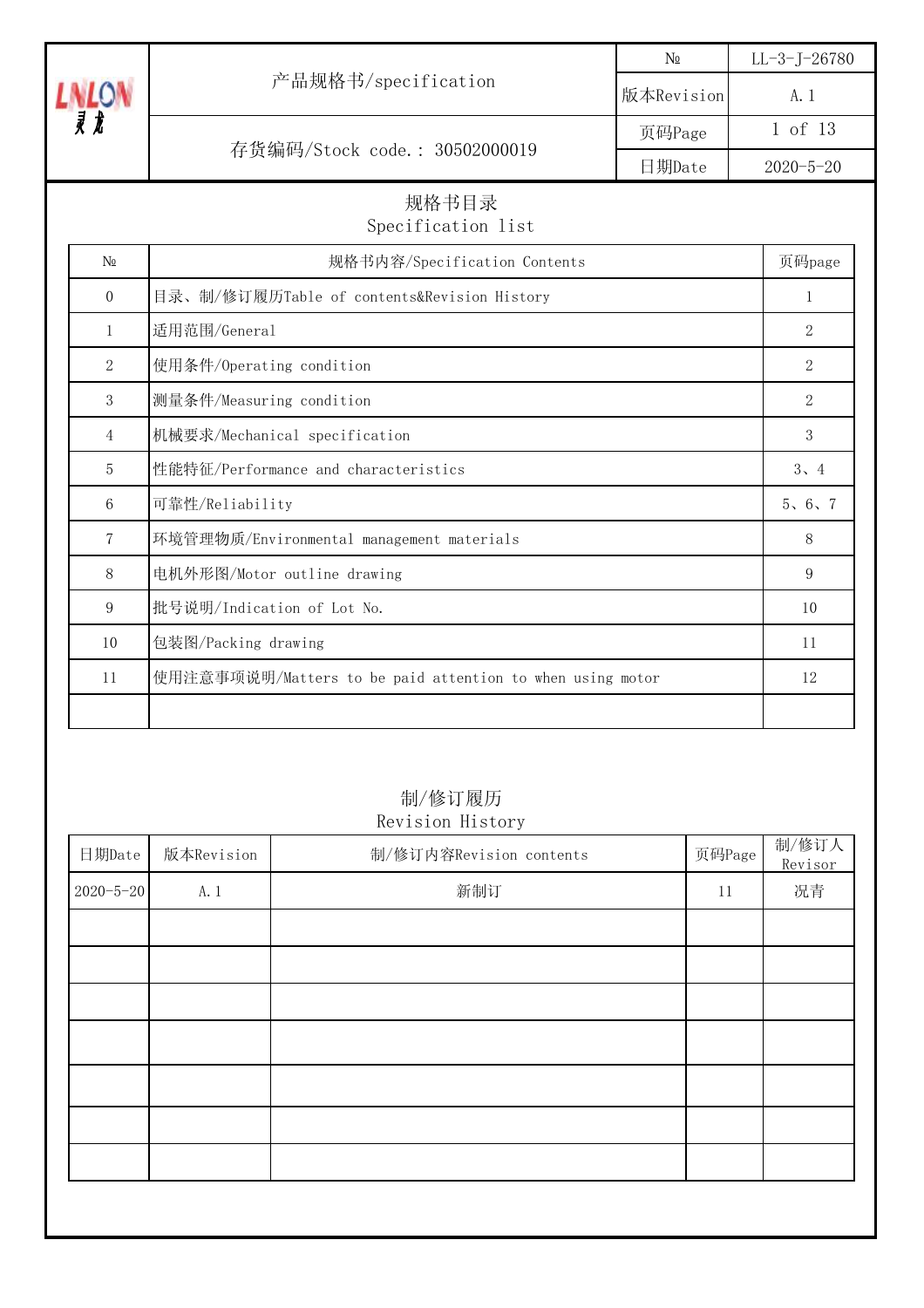|                 |                                                                        |                                                             | N <sub>0</sub>                                                     | $LL-3$ -J-26780 |  |  |  |
|-----------------|------------------------------------------------------------------------|-------------------------------------------------------------|--------------------------------------------------------------------|-----------------|--|--|--|
| <b>LNLON</b>    | 产品规格书/specification                                                    | 版本Revision                                                  | A. 1                                                               |                 |  |  |  |
|                 |                                                                        | 页码Page                                                      | 2 of 13                                                            |                 |  |  |  |
|                 | 存货编码/Stock code.: 30502000019                                          |                                                             | 日期Date                                                             | $2020 - 5 - 20$ |  |  |  |
| 1. 适用范围/General |                                                                        |                                                             |                                                                    |                 |  |  |  |
|                 | 本规格书适用于重庆灵龙电子有限公司所提供的产品: L0832F-022678075-0012                         |                                                             |                                                                    |                 |  |  |  |
|                 | The specification is applicable to lnlon's part: L0832F-022678075-0012 |                                                             |                                                                    |                 |  |  |  |
|                 | 2. 使用条件/Operating condition                                            |                                                             |                                                                    |                 |  |  |  |
| N <sub>0</sub>  | 项目/Item                                                                |                                                             | 规格/Specification                                                   |                 |  |  |  |
| $2 - 1$         | 额定电压<br>Rated voltage                                                  |                                                             | 1.8 V RMS AC SINE WAVE                                             |                 |  |  |  |
| $2 - 2$         | 使用电压范围<br>Operating voltage                                            |                                                             | $0 \sim 1.85$ V RMS AC SINE WAVE                                   |                 |  |  |  |
| $2 - 3$         | 输入频率<br>Input frequency                                                |                                                             | <b>FIX</b><br>$235 \pm 0.1$ Hz<br>F <sub>0</sub><br>$235 \pm 5$ Hz |                 |  |  |  |
| $2 - 4$         | 马达位置<br>All positions<br>Motor position                                |                                                             |                                                                    |                 |  |  |  |
| $2 - 5$         | 使用环境<br>Operating environment                                          | $-20 \sim 60$ °C, 10∼90% (RH)<br>No coagulation of moisture |                                                                    |                 |  |  |  |
| $2 - 6$         | 保存环境<br>Storage environment                                            |                                                             | $-30 \sim 70$ °C, 10∼90% (RH)<br>No coagulation of moisture        |                 |  |  |  |

3.测量条件/Measuring condition

 一般情况下,马达可以在5~35℃,相对温度45~85%(RH)的环境中测试。为了保证一致性,测试应在下表规定 内进行Normally,it should be tested under 5~35℃,45~85%(RH).To ensure the coherence,it must be tested according to the below chart.

| N <sub>0</sub> | 项目/Item               | 规格/Specification |
|----------------|-----------------------|------------------|
| $3 - 1$        | 温度<br>Temperature     | $25 \pm 3$ °C    |
| $3 - 2$        | 湿度<br>Humidity        | 85%RH Max        |
| $3 - 3$        | 测定位置<br>test position | Refer Figure 1   |

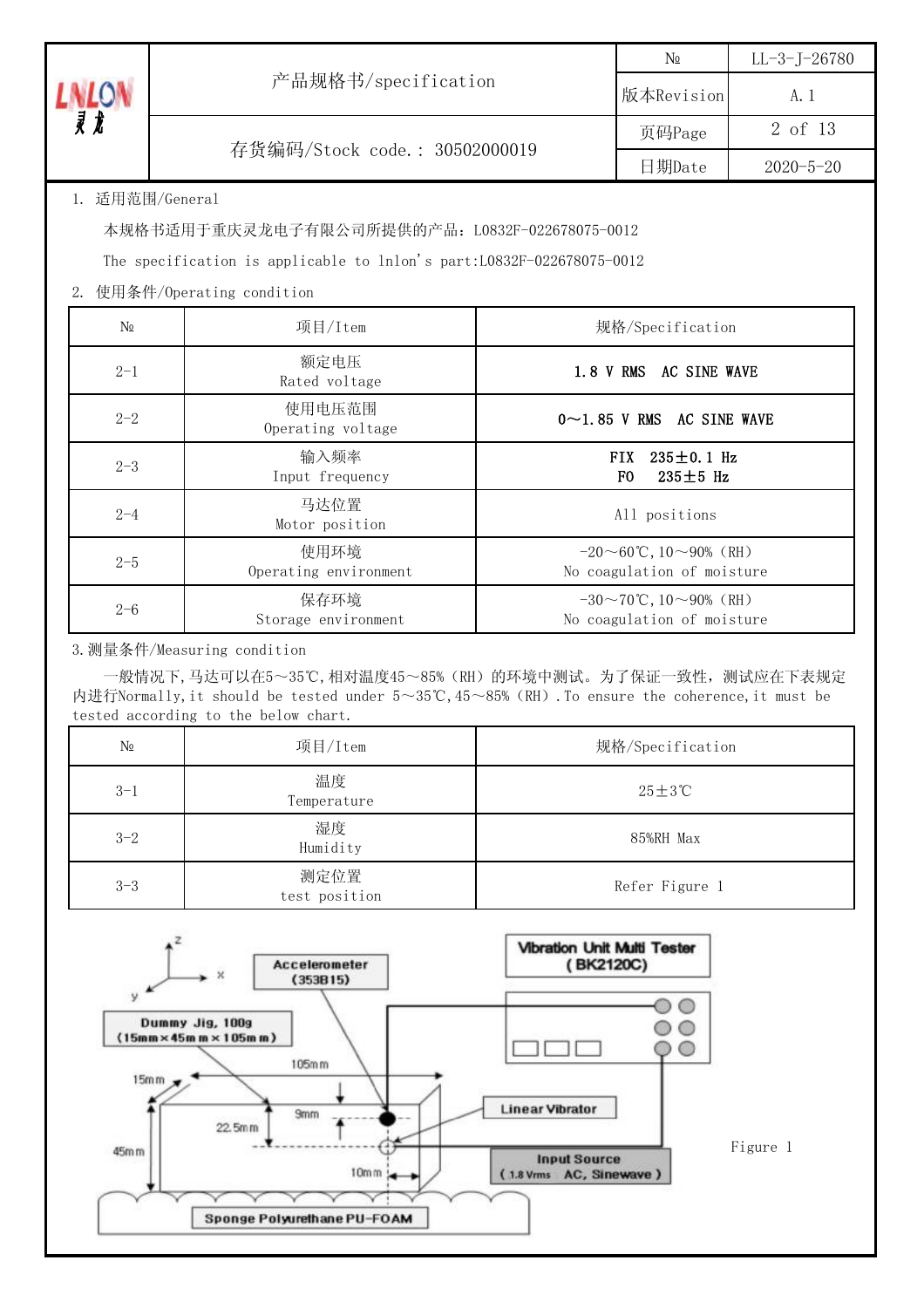|                |                              |                                         |                     |                                                             |                 | $N\underline{\textbf{0}}$                                  | $LL-3-J-26780$ |  |
|----------------|------------------------------|-----------------------------------------|---------------------|-------------------------------------------------------------|-----------------|------------------------------------------------------------|----------------|--|
| <b>LNLON</b>   |                              |                                         | 产品规格书/specification | 版本Revision                                                  | A. 1            |                                                            |                |  |
|                |                              |                                         |                     | 页码Page                                                      | 3 of 13         |                                                            |                |  |
|                |                              | 存货编码/Stock code.: 30502000019           |                     | 日期Date                                                      | $2020 - 5 - 20$ |                                                            |                |  |
|                |                              | 4. 机械要求/Mechanical specification        |                     |                                                             |                 |                                                            |                |  |
| N <sub>0</sub> | 项目/Item                      |                                         |                     | 规格/Specification                                            |                 | 测定条件/备注<br>Measuring condictions/Remark                    |                |  |
| $4 - 1$        | 外观<br>Appearance             |                                         | on.                 | No evidence of machanical<br>damage, rust corrision, and so |                 | Visual examination                                         |                |  |
|                |                              | 5. 性能特征/Performance and characteristics |                     |                                                             |                 |                                                            |                |  |
| N <sub>0</sub> |                              | 项目/Item                                 |                     | 规格/Specification                                            |                 | 测定条件/备注<br>Measuring condictions/Remark                    |                |  |
| $5 - 1$        |                              | 端子阻抗<br>Terminal resistance             |                     | $23 \pm 4$ Ω                                                |                 | Test between the two touch pins                            |                |  |
| $5 - 2$        |                              | 额定电流<br>Rated current                   |                     | 90 mA Max                                                   |                 | Input Source: 1.8 Vrms<br>AC, sinewave, F0:205Hz           |                |  |
| $5 - 3$        |                              | 振动量 (定频)<br>Acceleration (Fix)          |                     | 1.0 Grms Min                                                |                 | Input Source: 1.8 Vrms<br>AC, sinewave, Fix: 205Hz         |                |  |
| $5 - 4$        |                              | 振动量(扫频)<br>Acceleration (sweep)         |                     | 1.4 $\pm$ 0.2 Grms                                          |                 | Input Source: 1.8 Vrms<br>AC, sinewave, $F0:235Hz \pm 5Hz$ |                |  |
| $5 - 5$        |                              | 频率特性<br>Frequency Characteristics       |                     | Refer Figure 2                                              |                 |                                                            |                |  |
| $5 - 6$        |                              | 尺寸<br>Dimensions                        |                     | Refer Figure 5                                              |                 | Test with vernier caliper or<br>micrometer                 |                |  |
| $5 - 7$        |                              | 重量<br>Weight                            |                     | 1.1 $\pm$ 0.1 gram                                          |                 | Test with precision balance                                |                |  |
|                |                              | Noise by mechanical<br>touch            |                     | 35dB Max                                                    |                 |                                                            |                |  |
|                | 定频噪音<br>Noise 1<br>Fix:205Hz | Noise THD                               |                     | 25% Max                                                     |                 | BAKO 2120C2<br>Input Source: 1.8 Vrms ac, sinewave         |                |  |
| $5 - 8$        |                              | Noise Band                              |                     | 35dB Max                                                    |                 |                                                            |                |  |
|                | 扫频噪音                         | Noise by mechanical<br>touch            |                     | 35dB Max                                                    |                 |                                                            |                |  |
|                | Noise 3<br>Sweep:            | Noise THD                               |                     | 25% Max                                                     |                 | BAKO 2120C2<br>Input Source: 1.8 Vrms ac, sinewave         |                |  |
|                | $195 - 215$ Hz               | Noise Band                              |                     | 35dB Max                                                    |                 |                                                            |                |  |
| $5 - 9$        |                              | 绝缘电阻<br>Insulation resistance           |                     | $10 M\Omega$ Min                                            |                 | 100V DC input, between Case and FPCB                       |                |  |
|                |                              |                                         |                     |                                                             |                 |                                                            |                |  |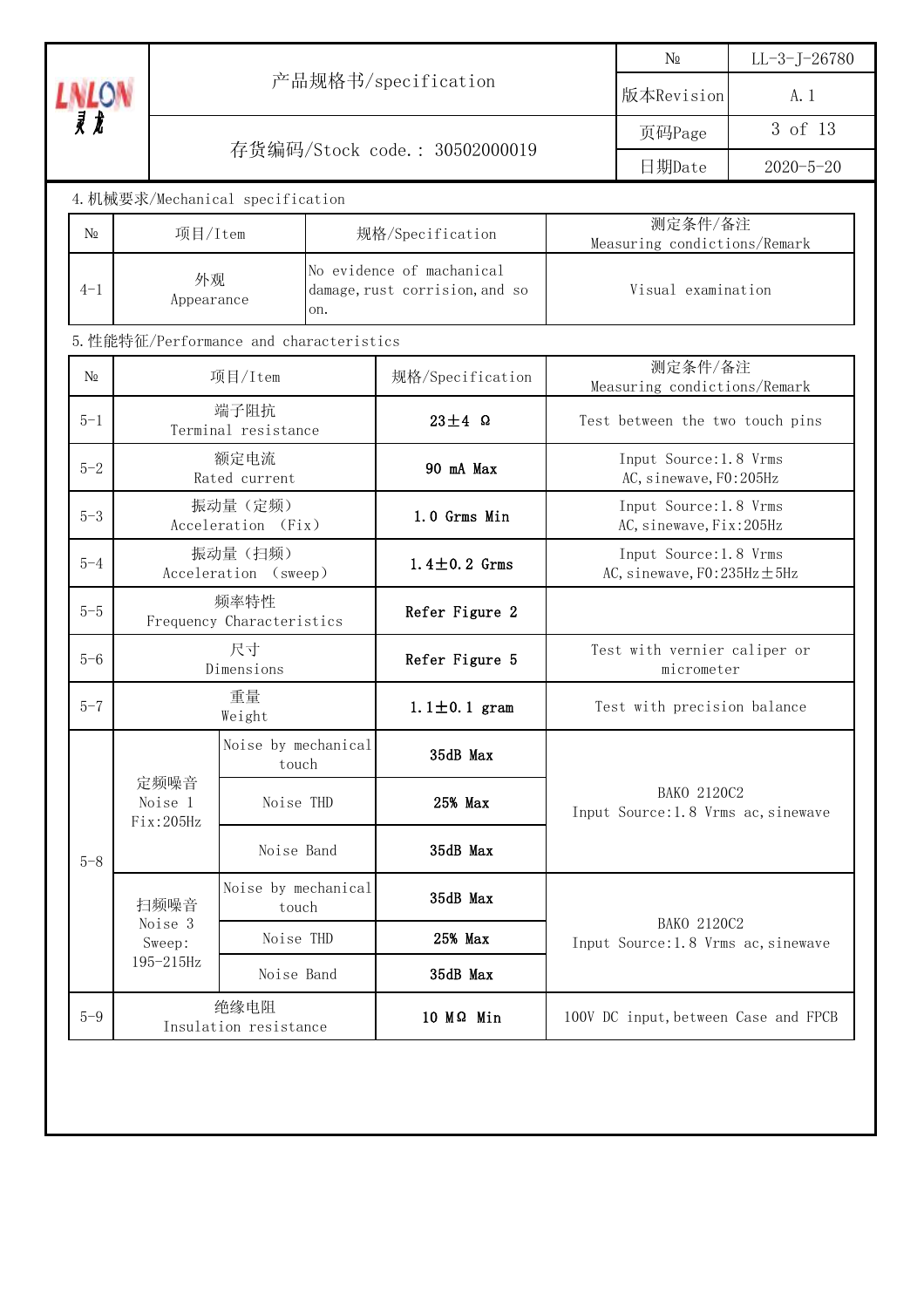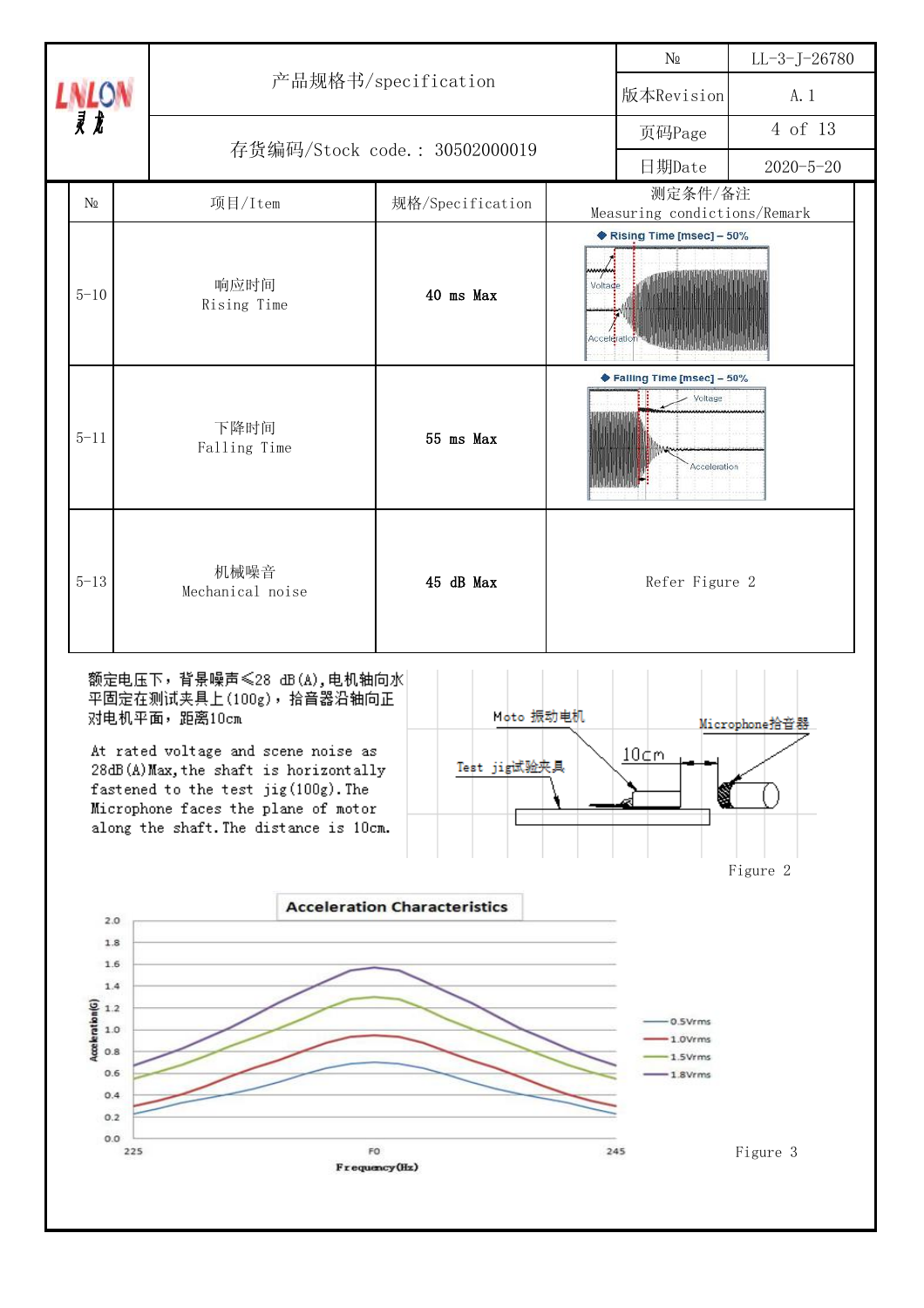|              |                                            |                                                                                                                                  |                                                                                                                    | N <sub>0</sub>                                                                                                                                            | $LL - 3 - J - 26780$  |
|--------------|--------------------------------------------|----------------------------------------------------------------------------------------------------------------------------------|--------------------------------------------------------------------------------------------------------------------|-----------------------------------------------------------------------------------------------------------------------------------------------------------|-----------------------|
| <b>LNLON</b> |                                            | 产品规格书/specification                                                                                                              |                                                                                                                    | 版本Revision                                                                                                                                                | A. 1                  |
|              |                                            | 存货编码/Stock code.: 30502000019                                                                                                    |                                                                                                                    | 页码Page                                                                                                                                                    | 5 of 13               |
|              |                                            |                                                                                                                                  |                                                                                                                    | 日期Date                                                                                                                                                    | $2020 - 5 - 20$       |
|              | 6. 可靠性/Reliability                         |                                                                                                                                  |                                                                                                                    |                                                                                                                                                           |                       |
| $N_{2}$      | 项目/Item                                    | 测试条件/Specification                                                                                                               |                                                                                                                    | 判定标准/Judgment                                                                                                                                             |                       |
| $6 - 1$      | 寿命<br>Life                                 | 2s<br>15<br>1 cycle<br>常温常湿下共循环1000000次。<br>Cycle 1000000times in the<br>ordinary temperature and<br>humidity.                   |                                                                                                                    |                                                                                                                                                           |                       |
| $6 - 2$      | 低温贮存放置<br>Low temperature<br>storage test  | 温度Temperature: -40±2℃<br>时间Time: 96h                                                                                             | 下要求。                                                                                                               |                                                                                                                                                           | 在常温常湿下放置4h后, 电机性能应符合以 |
| $6 - 3$      | 高温高湿放置<br>High temperature<br>storage test | 温度Temperature: 80℃<br>湿度Humidity: 85%RH<br>放置时间Exposure time: 96h                                                                |                                                                                                                    | 1) 振动量: 指标在初始值±30%以内<br>2) 额定电流: 指标在初始值±30%以内。<br>3) 响应时间和下降时间: 在规格书范围内<br>After 4h under normal temperature and<br>humidity, the motor performance shall |                       |
| $6 - 4$      | 湿度放置<br>Humidity<br>exposure               | 温度Temperature: 60±2℃<br>湿度Humidity: 95%RH<br>放置时间Exposure time: 96h                                                              |                                                                                                                    | meet the following requirements.<br>1) Vibration quantity: the index is<br>within $\pm 30\%$ of the initial value<br>2) Rated current: the indicator is   |                       |
| $6 - 5$      | 振动试验<br>Vibration                          | 全振幅Full swing:2mm (p-p)<br>频率Frequency:10 to 2000Hz<br>速率velocity: 1 octave per minute<br>方向Orientation: ±x, ±y, ±z<br>时间Time:2h | within $\pm 30\%$ of the initial value.<br>3) Response time and descent time:<br>within the scope of specification |                                                                                                                                                           |                       |
| $6 - 6$      | 温度冲击<br>Temperature shock<br>$(AIR-AIR)$   | $+85^{\circ}$ C<br>$-40^{\circ}$ C<br>2h<br>loycle<br>周期Period: 20times                                                          |                                                                                                                    |                                                                                                                                                           |                       |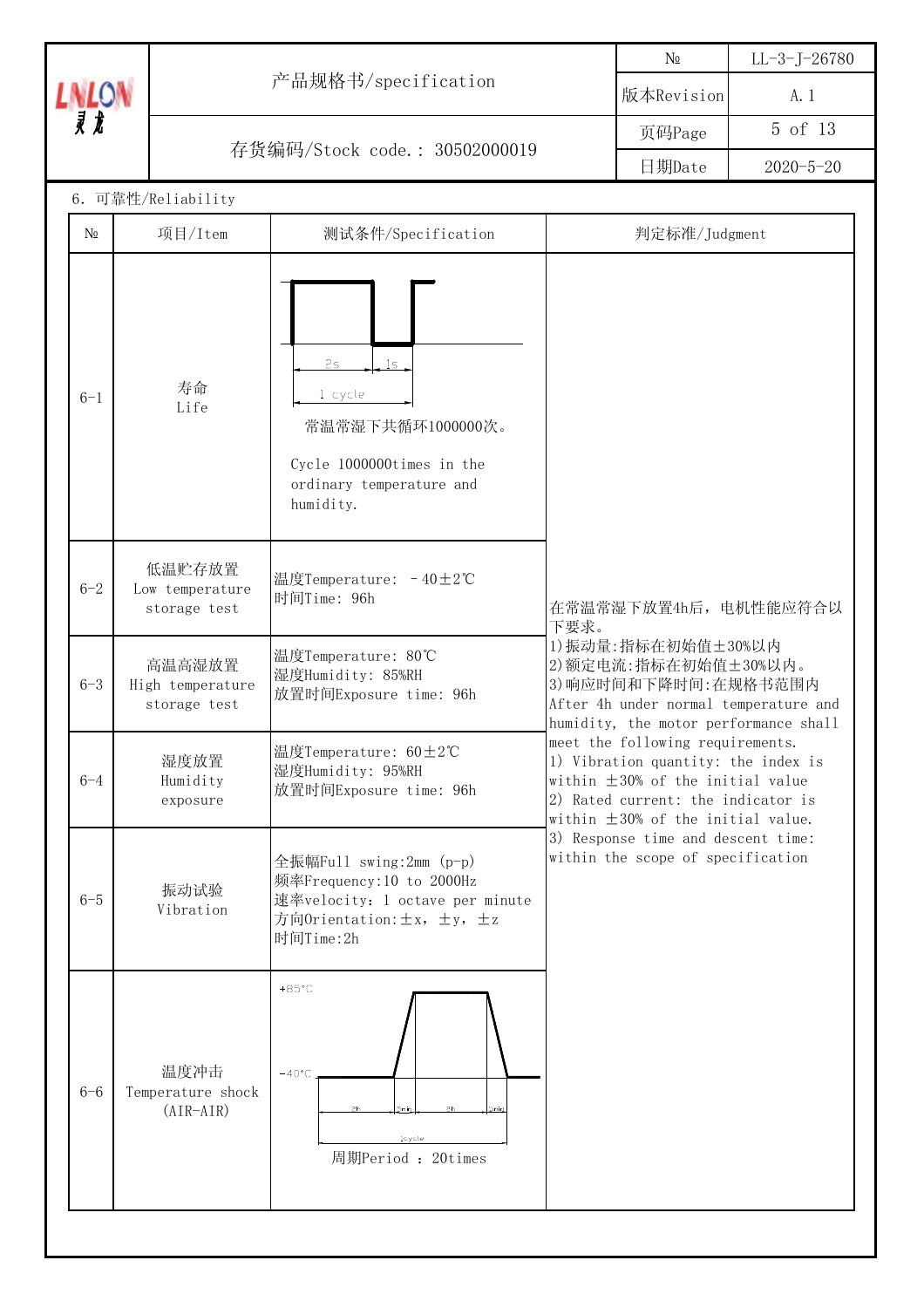|                               |  |                   |                                                                                                                                                                                                                                                                                         |            | $\mathop{\rm N}\nolimits_{\! \varrho}$                                                                                                                                                                                                                                                           | $LL - 3 - J - 26780$                                                                       |  |
|-------------------------------|--|-------------------|-----------------------------------------------------------------------------------------------------------------------------------------------------------------------------------------------------------------------------------------------------------------------------------------|------------|--------------------------------------------------------------------------------------------------------------------------------------------------------------------------------------------------------------------------------------------------------------------------------------------------|--------------------------------------------------------------------------------------------|--|
| <b>LIATOV</b>                 |  |                   | 产品规格书/specification                                                                                                                                                                                                                                                                     | 版本Revision | A. 1                                                                                                                                                                                                                                                                                             |                                                                                            |  |
| 灵龙                            |  |                   |                                                                                                                                                                                                                                                                                         | 页码Page     | 6 of 13                                                                                                                                                                                                                                                                                          |                                                                                            |  |
| 存货编码/Stock code.: 30502000019 |  |                   |                                                                                                                                                                                                                                                                                         |            | 日期Date                                                                                                                                                                                                                                                                                           | $2020 - 5 - 20$                                                                            |  |
| No                            |  | 项目/Item           | 测试条件/Specification                                                                                                                                                                                                                                                                      |            | 判定标准/Judgment                                                                                                                                                                                                                                                                                    |                                                                                            |  |
| $6 - 7$                       |  | 跌落试验<br>Drop test | 试验状态:将马达固定在约180克(包括<br>马达本身)的物体上, 落向花岗岩地面<br>高度: 1.5m<br>方向: ±x. ±y. ±z<br>次数:每个方向3次<br>Test state: Fasten the motor onto a<br>object $(180g)$ and then let it fall<br>down to the granite floor.<br>Height:1.5m<br>Orientation: $\pm x. \pm y. \pm z$<br>Times: 3times per orientation |            | 下要求。<br>1) 振动量: 指标在初始值±30%以内<br>2) 额定电流: 指标在初始值±30%以内。<br>以内。<br>After 4h exposure in the ordinary<br>performance shoud accord with below<br>requirements:<br>1) vibrator: Data $\pm$ 30% Max.<br>2) Rated current: Data $\pm$ 30% Max.<br>3) rising time and falling time:<br>$Data + 30%$ Max. | 在常温常湿下放置4h后, 电机性能应符合以<br>3) 响应时间和下降时间: 指标在初始值±30%<br>temperature and humidity, the motor's |  |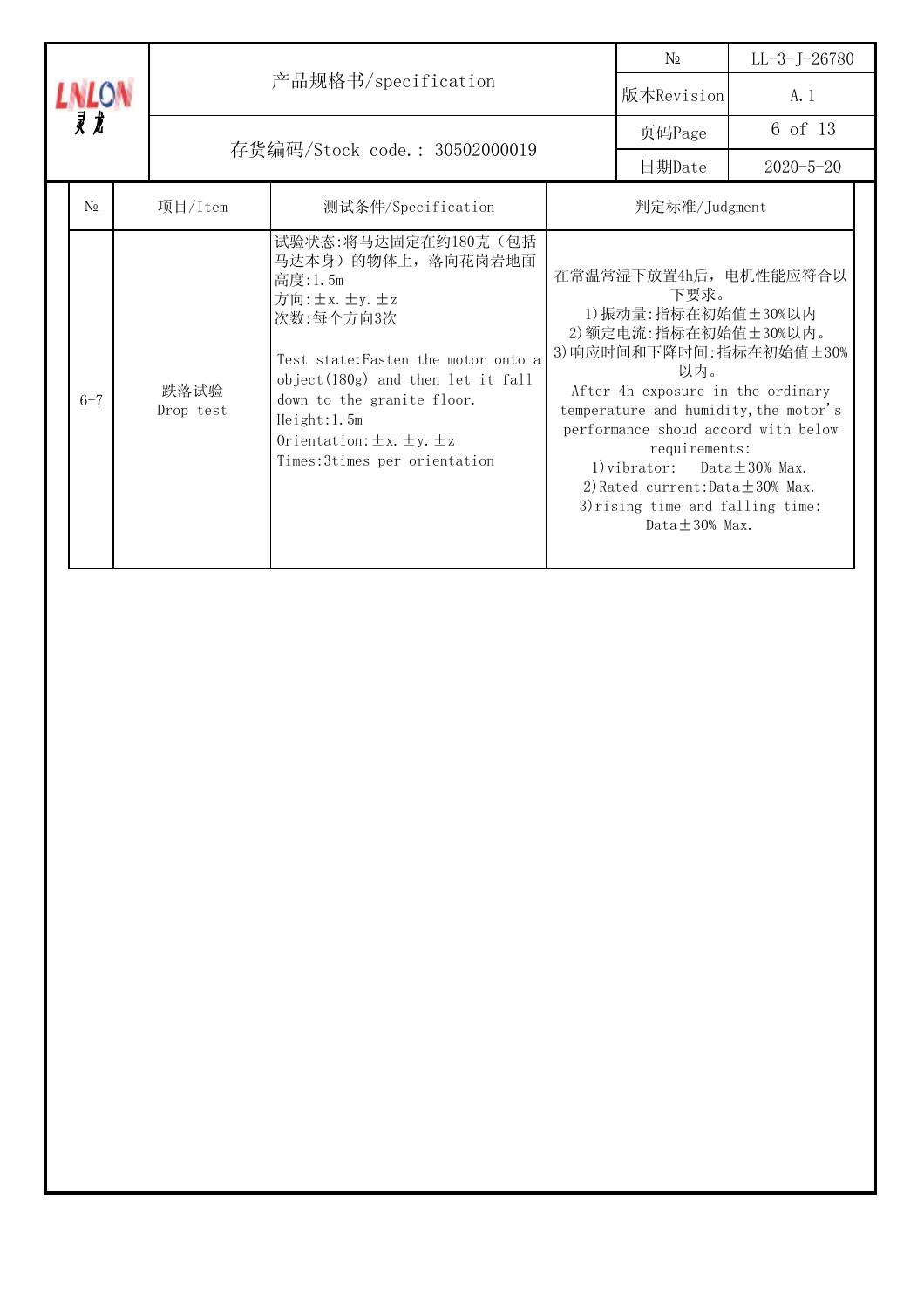|              |                                                             | N <sub>0</sub> | $LL - 3 - J - 26780$ |
|--------------|-------------------------------------------------------------|----------------|----------------------|
| <b>LNLON</b> | 产品规格书/specification                                         | 版本Revision     | A. 1                 |
|              | 存货编码/Stock code.: 30502000019                               | 页码Page         | 7 of 13              |
|              |                                                             | 日期Date         | $2020 - 5 - 20$      |
|              | 7. 环境管理物质/Environmental management materials:               |                |                      |
|              | 7.1本产品应符合RoHS指令要求和无卤素要求                                     |                |                      |
|              | The product should be in compliance with RoHS requirements: |                |                      |
|              | *镉及其化合物最大允许含量为100PPM                                        |                |                      |
|              | Cadmium and Compound: 100PPM Max                            |                |                      |
|              | * 铅及其化合物最大允许含量为1000PPM                                      |                |                      |
|              | Lead and Compound: 1000PPM Max                              |                |                      |
|              | *汞及其化合物最大允许含量为1000PPM                                       |                |                      |
|              | Hydrargyrum and Compound: 1000PPM Max                       |                |                      |
|              | * 六价铬及其化合物最大允许含量为1000PPM                                    |                |                      |
|              | +6 Chromium and Compound: 1000PPM Max                       |                |                      |
|              | *多溴联苯及其化合物最大允许含量为1000PPM                                    |                |                      |
|              | PBB and Compound: 1000PPM Max                               |                |                      |
|              | *多溴二苯醚及其化合物最大允许含量为1000PPM                                   |                |                      |
|              | PBDE and Compound: 1000PPM Max                              |                |                      |
|              | *氯溴两种卤素之和最大允许含量为1500PPM                                     |                |                      |
|              | The allowed content of C1, Br is 1500PPM Max for total.     |                |                      |
|              |                                                             |                |                      |
|              |                                                             |                |                      |
|              |                                                             |                |                      |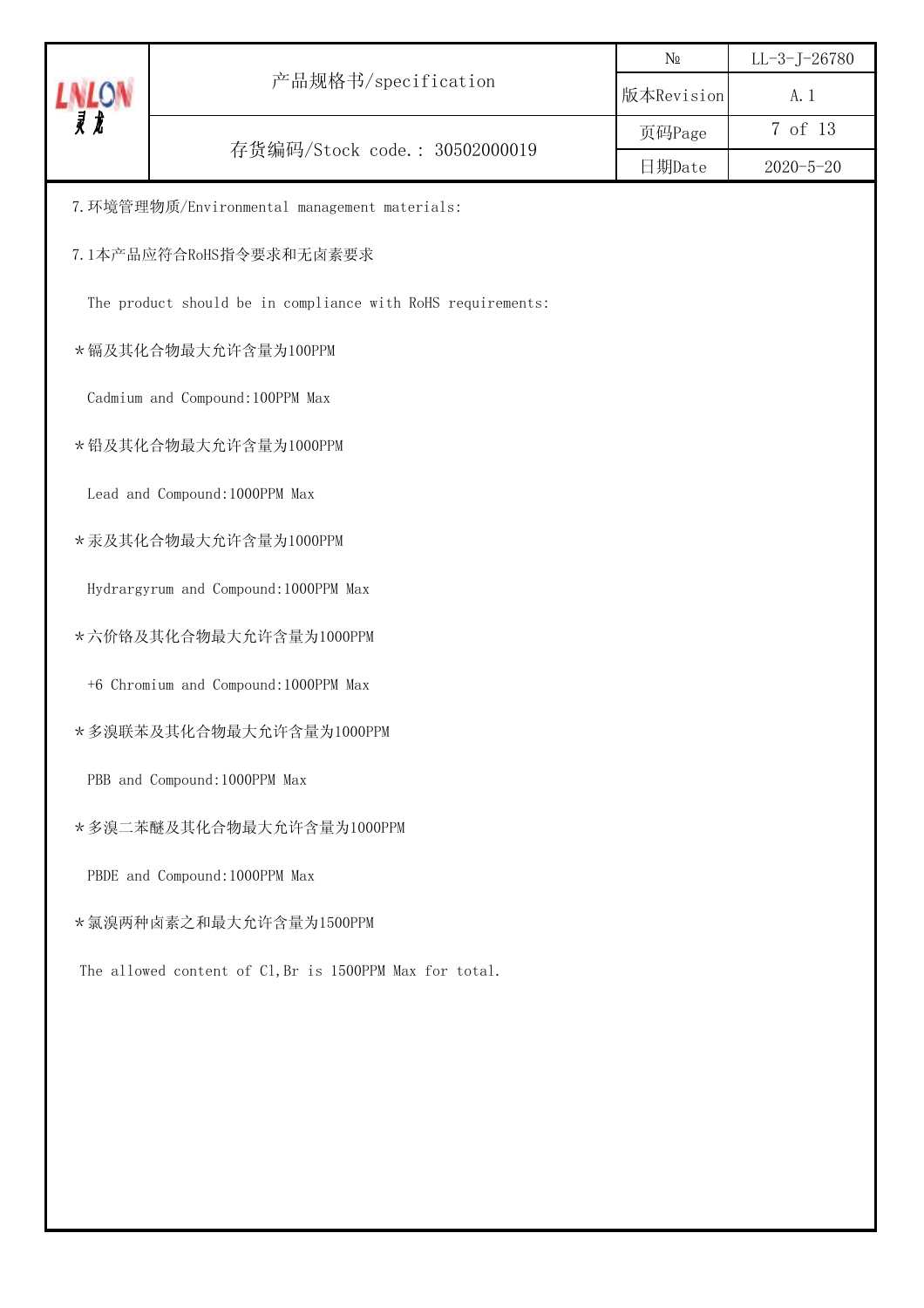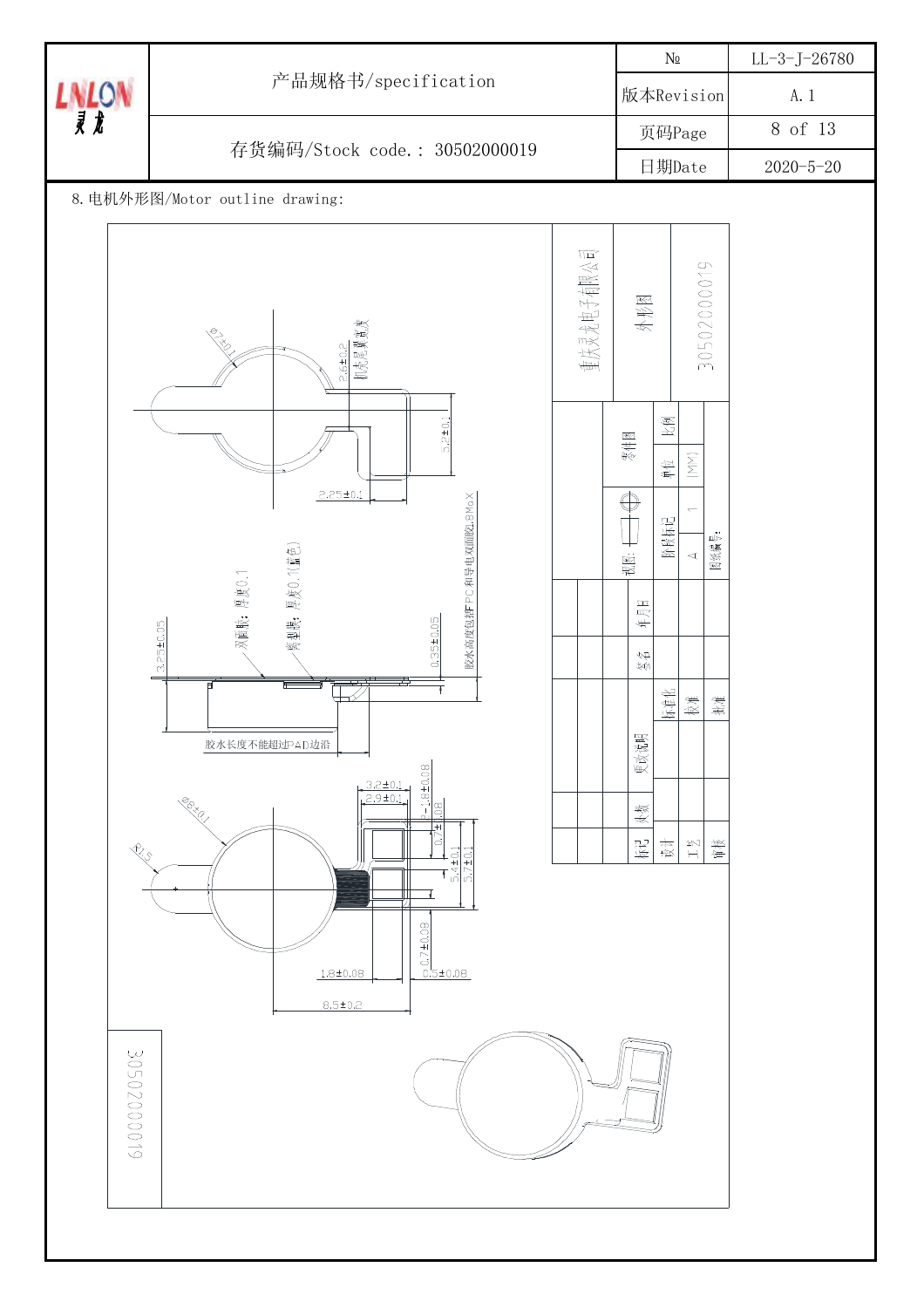|                                    |                               |                     |    |                |    |                 |                |                     |    |    |                  |               |               | $N\underline{\textbf{0}}$             |                 |    | $LL-3-J-26780$ |  |
|------------------------------------|-------------------------------|---------------------|----|----------------|----|-----------------|----------------|---------------------|----|----|------------------|---------------|---------------|---------------------------------------|-----------------|----|----------------|--|
| <b>LNLON</b>                       |                               | 产品规格书/specification |    |                |    |                 |                |                     |    |    | 版本Revision       |               |               | A. 1                                  |                 |    |                |  |
|                                    | 存货编码/Stock code.: 30502000019 |                     |    |                |    |                 |                |                     |    |    |                  | 页码Page        |               |                                       | 9 of 13         |    |                |  |
|                                    |                               |                     |    |                |    |                 |                |                     |    |    |                  | 日期Date        |               |                                       | $2020 - 5 - 20$ |    |                |  |
| 9. 批号说明/Indication of Lot No.      |                               |                     |    |                |    |                 |                |                     |    |    |                  |               |               |                                       |                 |    |                |  |
|                                    |                               |                     |    |                |    |                 |                |                     |    |    |                  |               |               |                                       |                 |    |                |  |
| L: 灵龙标志                            |                               |                     |    |                |    |                 |                |                     |    |    |                  |               |               |                                       |                 |    |                |  |
| -生产线别: 1-9, 10 (A), 11 (B), 12 (C) |                               |                     |    |                |    |                 |                |                     |    |    |                  |               |               |                                       |                 |    |                |  |
|                                    |                               |                     |    |                |    |                 |                |                     |    |    |                  |               |               |                                       |                 |    |                |  |
|                                    |                               |                     |    |                |    |                 |                | 生产班次: 白班 (A),夜班 (B) |    |    |                  |               |               |                                       |                 |    |                |  |
|                                    |                               |                     |    |                |    |                 |                |                     |    |    |                  |               |               |                                       |                 |    |                |  |
|                                    |                               |                     |    |                |    |                 |                |                     |    |    |                  |               |               |                                       |                 |    |                |  |
|                                    |                               | L3A                 |    |                |    |                 |                |                     |    |    |                  |               |               | 如: L3A<br>如: 511 灵龙 2015-1-1 3线 白班生产) |                 |    |                |  |
|                                    |                               |                     |    |                |    |                 |                |                     |    |    |                  |               |               |                                       |                 |    |                |  |
| 511                                |                               |                     |    |                |    |                 |                |                     |    |    |                  |               |               |                                       |                 |    |                |  |
|                                    |                               |                     |    |                |    |                 |                |                     |    |    |                  |               |               |                                       |                 |    |                |  |
|                                    |                               |                     |    |                |    |                 |                |                     |    |    |                  |               |               |                                       |                 |    |                |  |
|                                    |                               |                     |    |                |    |                 |                |                     |    |    |                  |               |               | 生产日期: 1-9, 10 (A), 11 (B), 12 (C)     |                 |    |                |  |
|                                    |                               |                     |    |                |    |                 |                |                     |    |    |                  |               |               |                                       |                 |    |                |  |
|                                    |                               |                     |    |                |    |                 |                |                     |    |    |                  |               |               | 生产月份: 1-9, 10 (A), 11 (B), 12 (C)     |                 |    |                |  |
|                                    |                               |                     |    |                |    |                 |                |                     |    |    |                  |               |               | 生产年份: 用末位数字表示, 如2015则用"5"代替           |                 |    |                |  |
| 日期                                 | $\mathbf{1}$                  | $\overline{2}$      | 3  | $\overline{4}$ | 5  | $6\phantom{1}6$ | $\overline{7}$ | 8                   | 9  | 10 | 11               | 12            | 13            | 14                                    | 15              | 16 |                |  |
| 打印                                 | $\mathbf{1}$                  | $\overline{2}$      | 3  | $\overline{4}$ | 5  | $6\phantom{.}6$ | $\overline{7}$ | 8                   | 9  | A  | $\boldsymbol{B}$ | $\mathcal{C}$ | ${\mathbb D}$ | E                                     | $\mathbf F$     | G  |                |  |
| 日期                                 | 17                            | 18                  | 19 | 20             | 21 | 22              | 23             | 24                  | 25 | 26 | 27               | 28            | 29            | 30                                    | 31              |    |                |  |
| 打印                                 | H                             | $\int$              | K  | L              | M  | N               | $\mathbf{P}$   | $\mathbb{R}$        | S  | T  | V                | W             | X             | Y                                     | Z               |    |                |  |
|                                    |                               |                     |    |                |    |                 |                |                     |    |    |                  |               |               |                                       |                 |    |                |  |
| 产线                                 | $\mathbf{1}$                  | $\overline{2}$      | 3  | $\overline{4}$ | 5  | $6\phantom{1}6$ | $\overline{7}$ | 8                   | 9  | 10 | 11               | 12            | 13            | 14                                    | 15              | 16 |                |  |
| 打印                                 | $\mathbf{1}$                  | $\overline{2}$      | 3  | $\overline{4}$ | 5  | $6\phantom{1}$  | $\overline{7}$ | 8                   | 9  | A  | B                | $\mathcal{C}$ | D             | E                                     | F               | G  |                |  |
| 产线                                 | 17                            | 18                  | 19 | 20             |    |                 |                |                     |    |    |                  |               |               |                                       |                 |    |                |  |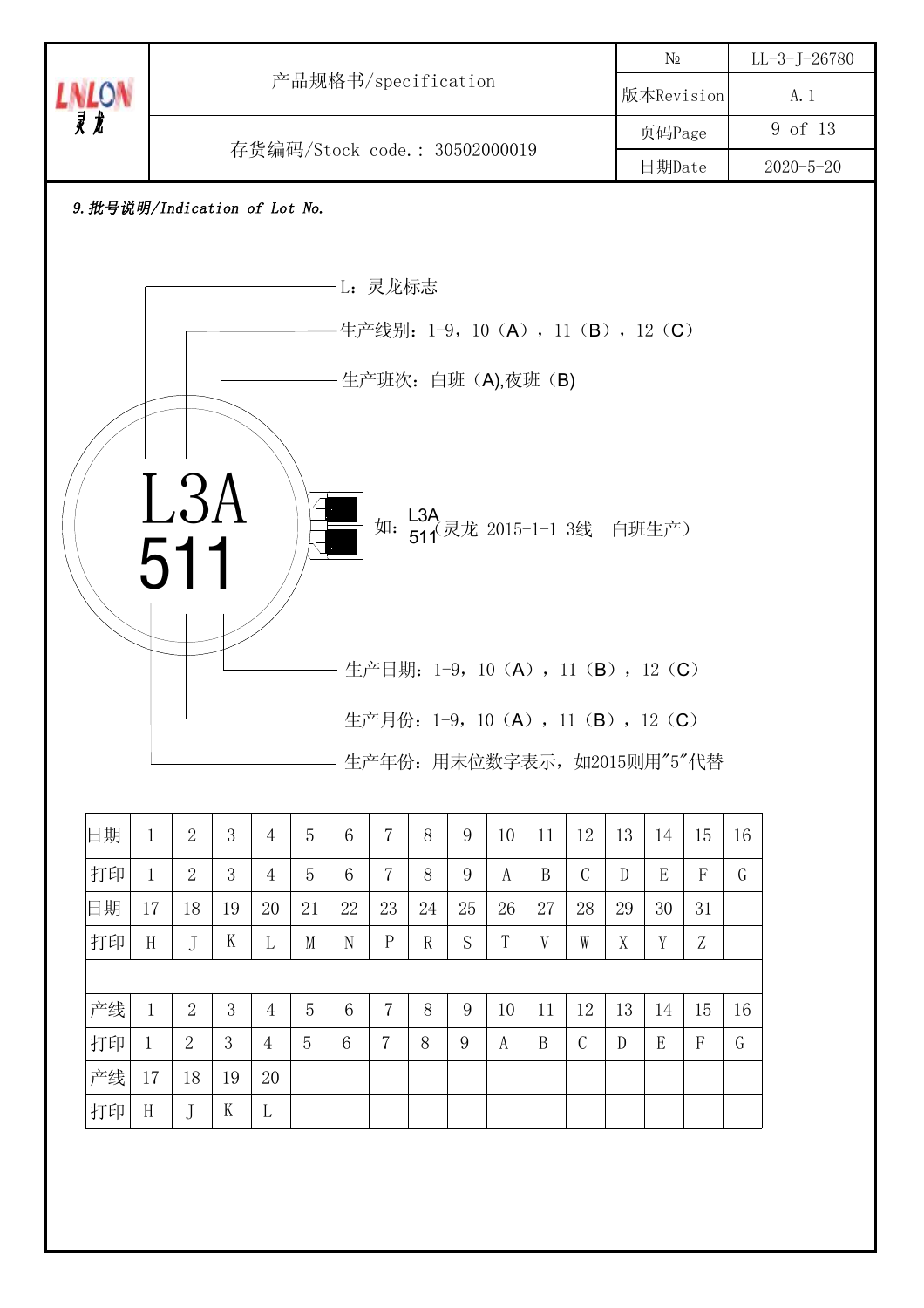|              |                                                              | N <sub>0</sub> | $LL-3-J-26780$  |
|--------------|--------------------------------------------------------------|----------------|-----------------|
| <b>LNLON</b> | 产品规格书/specification                                          | 版本Revision     | A. 1            |
|              |                                                              | 页码Page         | 10 of 13        |
|              | 存货编码/Stock code.: 30502000019                                | 日期Date         | $2020 - 5 - 20$ |
|              | 10. 包装要求/Packing requirements:                               |                |                 |
|              | 10-1:每个吸塑盒里放100PCS电机,包装盒尺寸为248*203*11.5                      |                |                 |
|              | 100pcs/pallet, pallet size:248*203*11.5mm                    |                |                 |
|              | 10-2:每21个包装盒用胶带捆成一捆, 数量为2000PCS.                             |                |                 |
|              | 21pallets/bundle, Qty:2000pcs                                |                |                 |
|              | 10-3: 每捆装入一个内箱里面, 数量为2000PCS. 内箱尺寸为260*220*175               |                |                 |
|              | 1bundles/inner box, Qty:2000pcs.box size:260*220*175mm       |                |                 |
|              | 10-4:每两个内箱放入一个外箱里, 外箱尺寸为465*280*200                          |                |                 |
|              | 2 inner-box/outer-box, box size:465*280*200 mm               |                |                 |
|              | 10-5: 外箱封箱, 数量和生产批次, 均注明在外箱上面.                               |                |                 |
|              | Seal the outer box and indicate the quantity, Lot No. on it. |                |                 |
|              |                                                              |                |                 |
|              |                                                              |                |                 |

10-6包装试验要求/Packing test requriements:

- (1)标准:整箱重量≤9㎏,跌落高度设定为75㎝;整箱重量>9㎏但≤23㎏,跌落高度设定为60㎝。 Standard:Gross weight≤9㎏ Fall height is 75cm;Gross 9kg<weight≤23㎏ Fall height is 60cm.
- (2)试验方法:A、每面跌落1次,共6次;B、任选三条同一角的棱,各跌落一次,共3次。 Test method: A, Fall one time per face, six times in total; B, Chose eight arris and fall one time each, three times in total.
- (3)判定基准:经过跌落试验后,产品外观、性能无不良。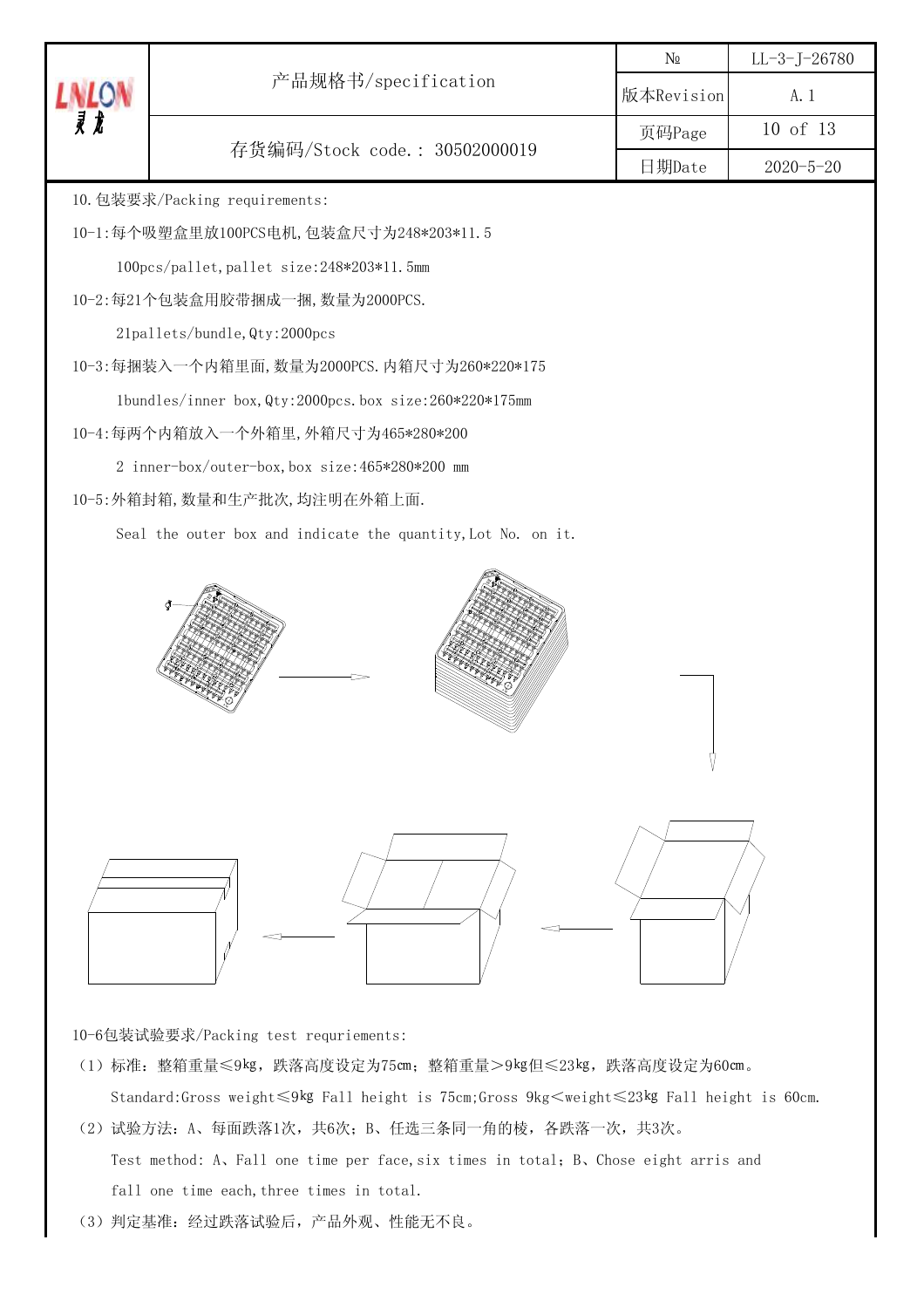|                                                                                     | 产品规格书/specification           | $\mathbb{N}^{\Omega}$ | $LL - 3 - J - 26780$ |  |  |
|-------------------------------------------------------------------------------------|-------------------------------|-----------------------|----------------------|--|--|
|                                                                                     |                               | 版本Revision            | A. 1                 |  |  |
|                                                                                     | 存货编码/Stock code.: 30502000019 | 页码Page                | 11 of 13             |  |  |
|                                                                                     |                               | 日期Date                | $2020 - 5 - 20$      |  |  |
| Judgement: After the fall test, the appearance and the performance are both passed. |                               |                       |                      |  |  |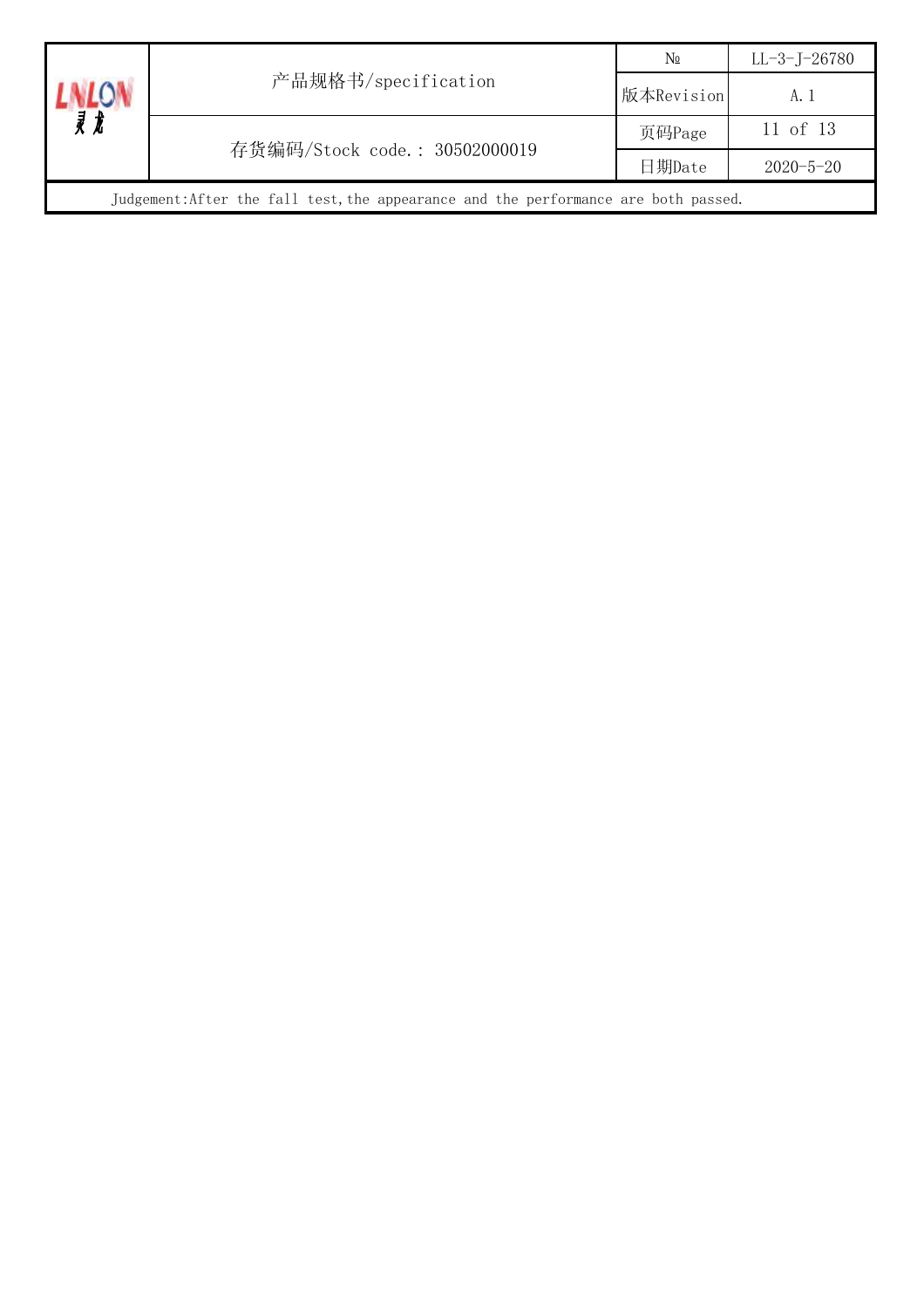| ⅉ | 产品规格书/specification           | N <sub>0</sub> | LL-3-J-26780    |
|---|-------------------------------|----------------|-----------------|
|   |                               | 版本Revision     | A. 1            |
|   | 存货编码/Stock code.: 30502000019 | 页码Page         | 12 of 13        |
|   |                               | 日期Date         | $2020 - 5 - 20$ |

11.使用注意事项说明/Matters to be paid attention to when using motor

#### 11-1 电机在运输过程中应小心轻放,避免碰撞敲击引起的电机机身和性能受损。

Please place the motors careflly in transportation to avoid any damage to the motor body or its electric function because of collision.

## 11-2 电机不能在高温、高湿、带有腐蚀性气体的环境中贮存和使用,否则有可能导致电机的性能下降。

Please don't leave and use the motors in the environment of high temperature, high humidity and corrosion gas,or it would cause the function to fall down.

#### 11-3 不能长时间用外力锁死振动轮,以免烧坏线圈,电机不能工作。

Please don't lock up the vibrating wheel, or the coil would be burned up and the motors can't operate.

#### 11-4 避免接触或靠近强磁性物体,否则有可能导致电机性能下降。

Please prevent from magnetic objects,or it may cause the function fall down.

## 11-5 请在6个月内使用,在使用时和打开包装时,请避免水气凝结。

 Please use the motors within six months and prevent them from coagulation of moisture when open the pockage and use them.